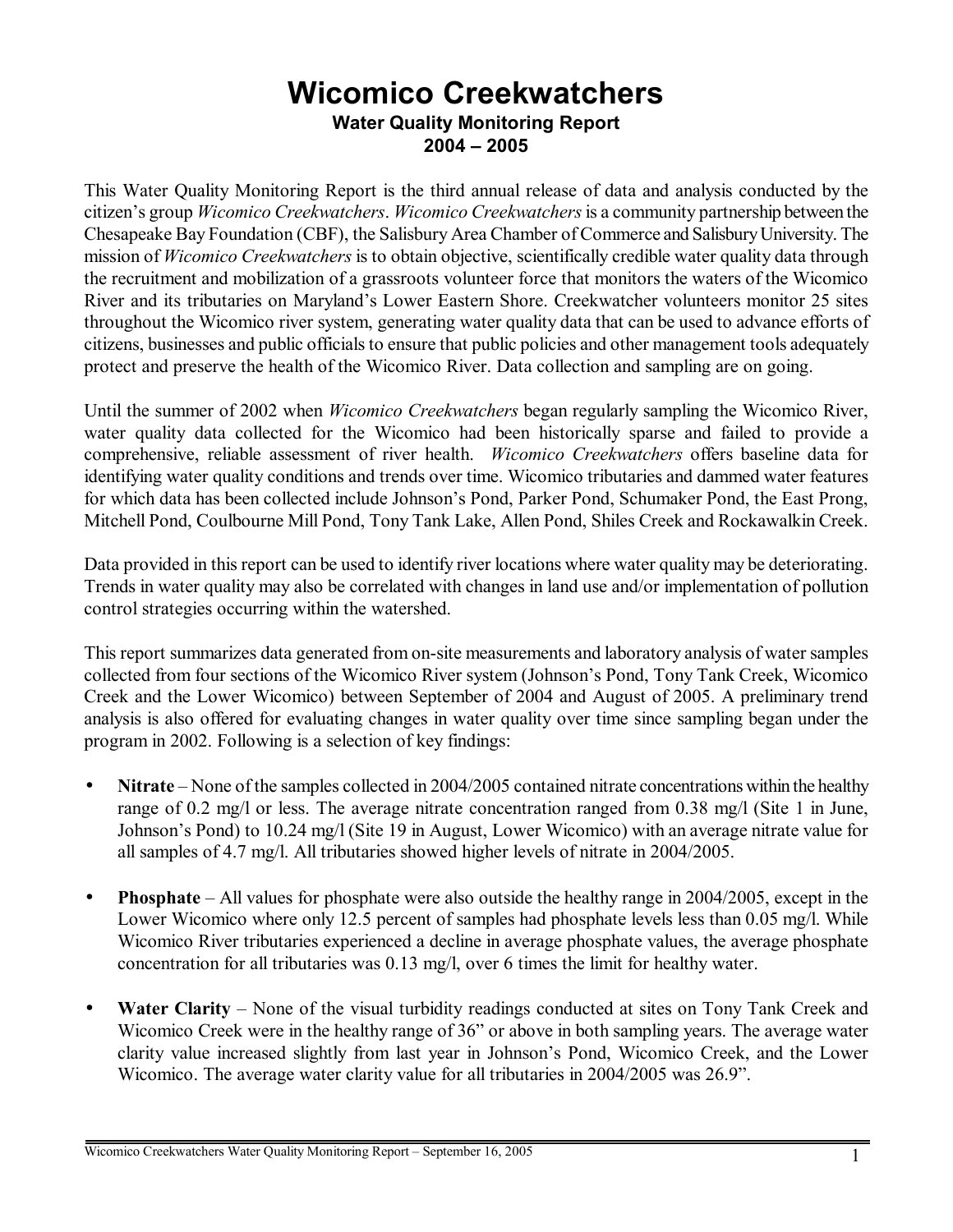## **PROGRAM OVERVIEW**

Interest among citizens in the health of the Wicomico River and other Chesapeake Bay tributaries is growing. By federal law, six Mid-Atlantic states, including Maryland, are required to develop and implement strategies for improving water quality in the Chesapeake Bay or face severe restrictions in amounts of pollution that can be legally discharged into the estuary.

In 2000, state and federal officials formally committed to a comprehensive program for removing the Chesapeake Bay from the Environmental Protection Agency's dirty waters list by 2010. The plan, called the *Chesapeake 2000 Agreement (C2K)*, provides a roadmap for actions needed to reduce the amount of pollutants entering the Bay each year to a level sufficient to maintain the health of the estuary's living resources, including crabs, oysters and finfish.

Communities throughout the Chesapeake Bay watershed are responding to the call for action sounded in *C2K*. In Talbot County on Maryland's Eastern Shore, citizens working in partnership with CBF, Talbot River Protection Association and the Chesapeake Bay Maritime Museum launched a volunteer-based water quality monitoring program to identify trends in the health of the county's rivers. *Wicomico Creekwatchers* is modeled after that successful program, which is receiving statewide recognition for its effectiveness in providing water quality data useful for facilitating local watershed management efforts. Recent information on both the Talbot and Wicomico programs can be accessed at www.cbf.org.

## **Methods**

In summer 2002, CBF, the Salisbury Area Chamber of Commerce and Salisbury University began working cooperatively with citizen volunteers to identify sampling locations along the Wicomico River. Twenty-eight sampling locations were selected that year for water quality monitoring (Appendix 2). Sampling sites were selected based on local knowledge of the tributary and equitable distribution throughout the river system. Site selection was also driven by the potential for long-term, regular access to ensure collection locations remain consistent in future years. In 2004/2005, three sampling locations were eliminated from the program when access to the sites became unavailable. Negotiations are underway to restore site access in 2005/2006.

Efforts were made to select locations having water approximately four feet in depth to conform to standard sampling protocol. A map (Appendix 3) indicating sampling site locations was generated and latitude/longitude coordinates were obtained for each site using GPS technology.

Volunteers were recruited for participation in *Wicomico Creekwatchers* in summer of 2002. Fifty-eight volunteers were trained in sampling techniques at an hour-long training session. Data collection procedures were demonstrated and sampling instructions were provided to all volunteers (Appendix 5).

A majority of volunteers recruited and trained in 2002 remain engaged in the program to date. Additional participants have joined the effort since the initial training program and received instruction in individualized sessions.

Environmental data were collected at regular two-week intervals in March through November. At each location, site conditions were recorded on a Water Quality Sampling Data Sheet (Appendix 4). Parameters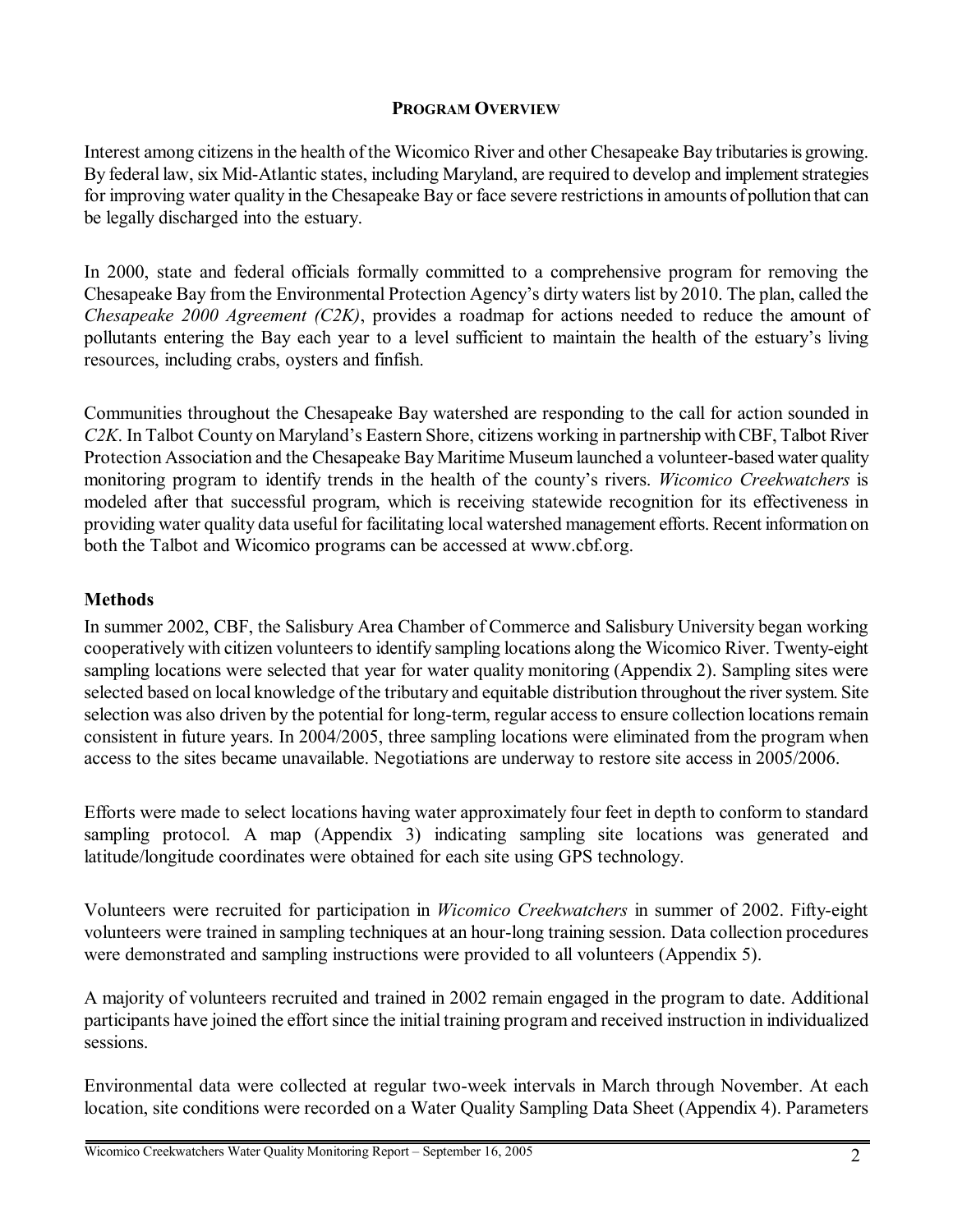measured included tide, weather, wind strength and direction, level of wave action, recent rainfall, and air and water temperature.

Water clarity was measured using a Secchi disk. The black and white disk was lowered into the water at the sampling location until it was no longer visible, at which point the distance from disk to water surface was recorded in feet.

Water samples were collected using a Winkler titration bottle. Empty bottles were submerged three inches below the water's surface at each sampling location until full. Care was taken to ensure no air bubbles were present when the stopper was inserted. Water samples were immediately put on ice and remained cool until they arrived at Salisbury University laboratories, where they were analyzed for pH, dissolved oxygen, nitrate and phosphate content and salinity levels.

## **RESULTS**

Data compiled and analyzed in this report were derived from water clarity readings and samples collected at two-week intervals beginning on August 17, 2004 and ending on August 23, 2005. No data were collected in January, February and March this year, recognizing that biological activity and its effects on water quality is depressed during the winter months.

The data set builds on analysis conducted and reported on in two earlier *Wicomico Creekwatchers Water Quality Monitoring Reports,* released October 7, 2003 and September 17, 2004 (both currently accessible at www.cbf.org/publications). Comparisons between earlier and current data sets are made as part of a preliminary trend analysis for evaluating changes in water quality conditions over time.

As in the earlier reports, four regions were established that reflect geographic and hydrologic similarities to facilitate data analysis and interpretation. In 2004, slight modifications to the groupings of collection sites were made for building consistency with state-accepted watershed delineations (8-digit sub-watersheds) and related geographically based monitoring and natural resource management efforts. Names were also revised for the four sampling areas: Johnson's Pond, Tony Tank Creek, Wicomico Creek and the Lower Wicomico. This year, a total of 766 data points were generated.

## **Reference Site**

In earlier years, spring-fed conditions at site 14 near Tony Tank Creek were expected to contribute significant levels of relatively fresh ground water to the receiving surface waters. Site 14 had therefore been established as a reference site for providing baseline comparisons among the parameters analyzed.

In 2005, data collected at site 14 showed some similarity to values obtained at other sites. This year's site 14 data was therefore added to the Tony Tank Creek data set and no reference site has been established.

## **Water Quality Parameters**

The Environmental Protection Agency's Chesapeake Bay Program and other regional research institutions establish criteria to identify levels of water quality needed to support the Bay's living resources, such as crabs, oysters, finfish, underwater grasses and other aquatic organisms. Scientists evaluating the health of the Bay and its tributaries compare empirical water quality data with a standard "healthy" range of several key water quality indicators, including acidity (pH), chlorophyll a, coliforms, dissolved oxygen, nitrate, phosphate, and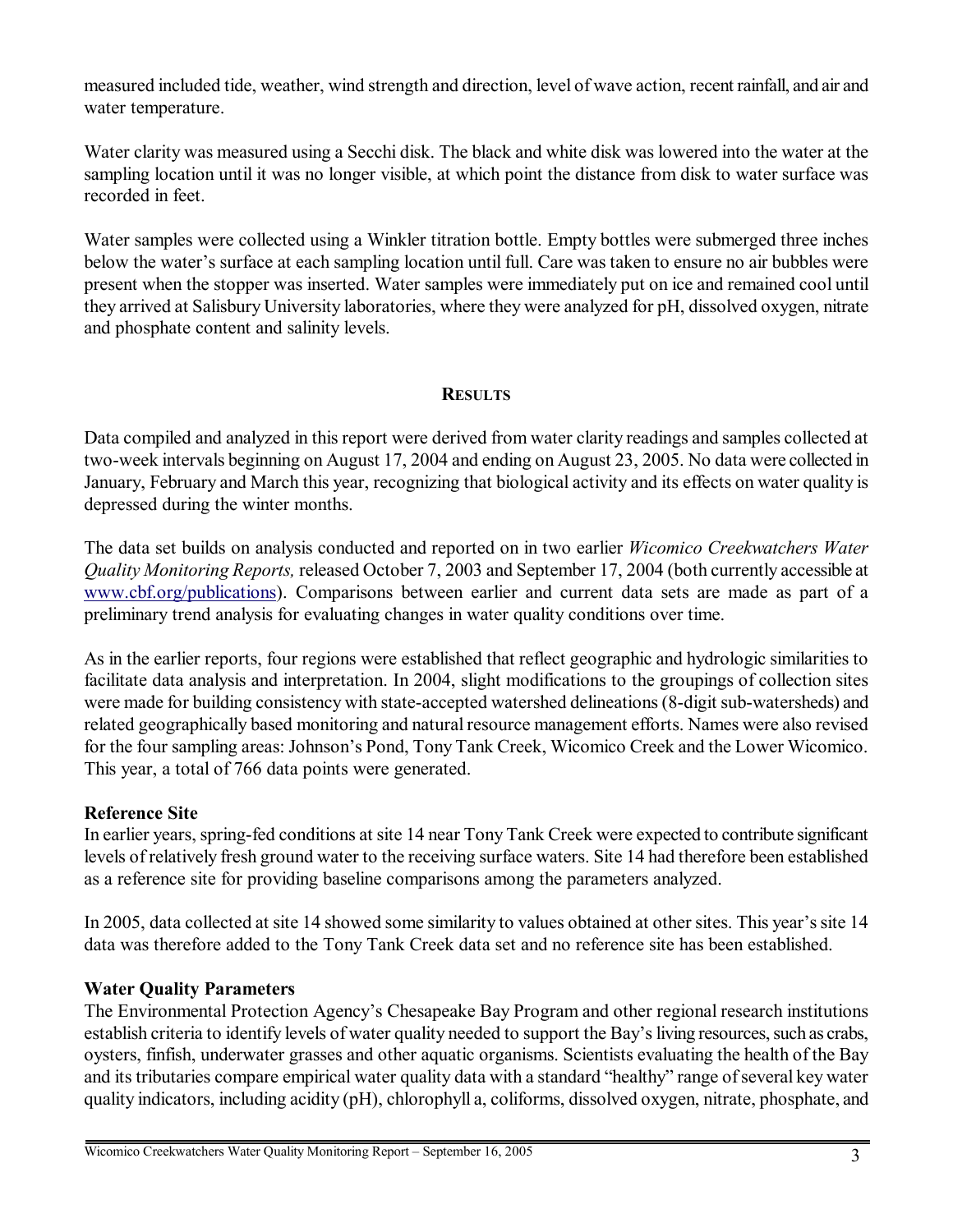water clarity. In general, water quality parameters are often influenced by wastewater treatment plant and industrial discharges, air pollution, run-off from agricultural, landscaped and urban areas, septic system effluent, and other anthropogenic sources.

Table 1 describes each parameter used to determine Wicomico River water quality and suggests the range parameter measurements should fall within to qualify a tributary as "healthy." Data outside the "healthy" range indicates poor water quality.

In the 2004/2005 sampling year, resource limitations prevented an analysis of chlorophyll a and coliform concentrations as had been evaluated in the first report released in 2003. Arrangements are currently being developed to re-include chlorophyll a data analysis in 2005/2006.

### **Table 1: Water Quality Parameters**

**Acidity (pH):** pH levels are directly related to the health of fish and aquatic plant populations, and in a healthy system, should be between 6.5 and 8.5. The most common causes of variations include stormwater runoff and air deposition of nitric and sulfuric acids discharged by industries, power plants, and automobiles.

Dissolved Oxygen: Dissolved oxygen is essential to all aquatic life. Readings greater than 5 mg/l indicate sufficient levels of oxygen to support aquatic organisms. Common causes of low readings include an increase in algae production, which consumes oxygen as algae decompose. Seasonal changes in water salinity levels can also influence dissolved oxygen levels.

**Nitrate (NO<sub>3</sub>) and Phosphate (PO<sub>4</sub>):** Though essential to all bay life, nitrogen and phosphorus, in excessive levels, are the most damaging pollutants in the Chesapeake. Nitrogen and phosphorus are natural fertilizers that stimulate algae blooms. These blooms block sunlight from underwater grasses and, when the algae die, lead to low dissolved oxygen levels. Some naturally occurring algae may be toxic or have toxic stages in their life cycles. Nitrate  $(NO<sub>3</sub>)$  and Phosphate (PO4) are the primary chemical compounds that express critical levels of nitrogen and phosphorus. Nitrate levels should be less than 0.2 mg/liter and phosphate levels should be less than 0.05 mg/liter (see *Nutrient Criteria* below).

**Water Clarity:** Water clarity measures the ability of light to pass through water. Poor water clarity indicated by a low visual turbidity reading indicates that water is not clear enough for light to penetrate to a depth to support the growth of underwater grasses. The healthy range for visual turbidity includes readings greater than 36 inches.

## **Nutrient Criteria**

Although anthropogenic sources of nitrogen and phosphorus fueling excessive algae production are the primary cause of most water quality problems in the Bay, the U.S. Environmental Protection Agency has not established criteria for safe levels of nitrogen and phosphorus in surface waters in the Chesapeake Bay and its tributaries. Instead, it deals with the effects of the anthropogenic nitrogen and phosphorus by establishing criteria for chlorophyll a, water clarity and dissolved oxygen. Exceeding these criteria indicates "impaired" waters," triggering a process to determine limits (also known as Total Maximum Daily Loads or TMDLs), for pollutants like nitrogen and phosphorus that a tributary can safely receive from point sources and the surrounding landscape. TMDLs are used to guide efforts to reduce levels of pollutants that threaten the health of aquatic life.

Despite the failure of EPA to establish water quality criteria for nitrogen and phosphorus in surface waters, there is substantial scientific literature supporting the establishment of such criteria in surface waters (Buchanan et al. sub.; Fisher et al. 1988, 1992, 2004; Ryding and Rast 1989; Staver et al. 1996; Stevenson et al. 1993).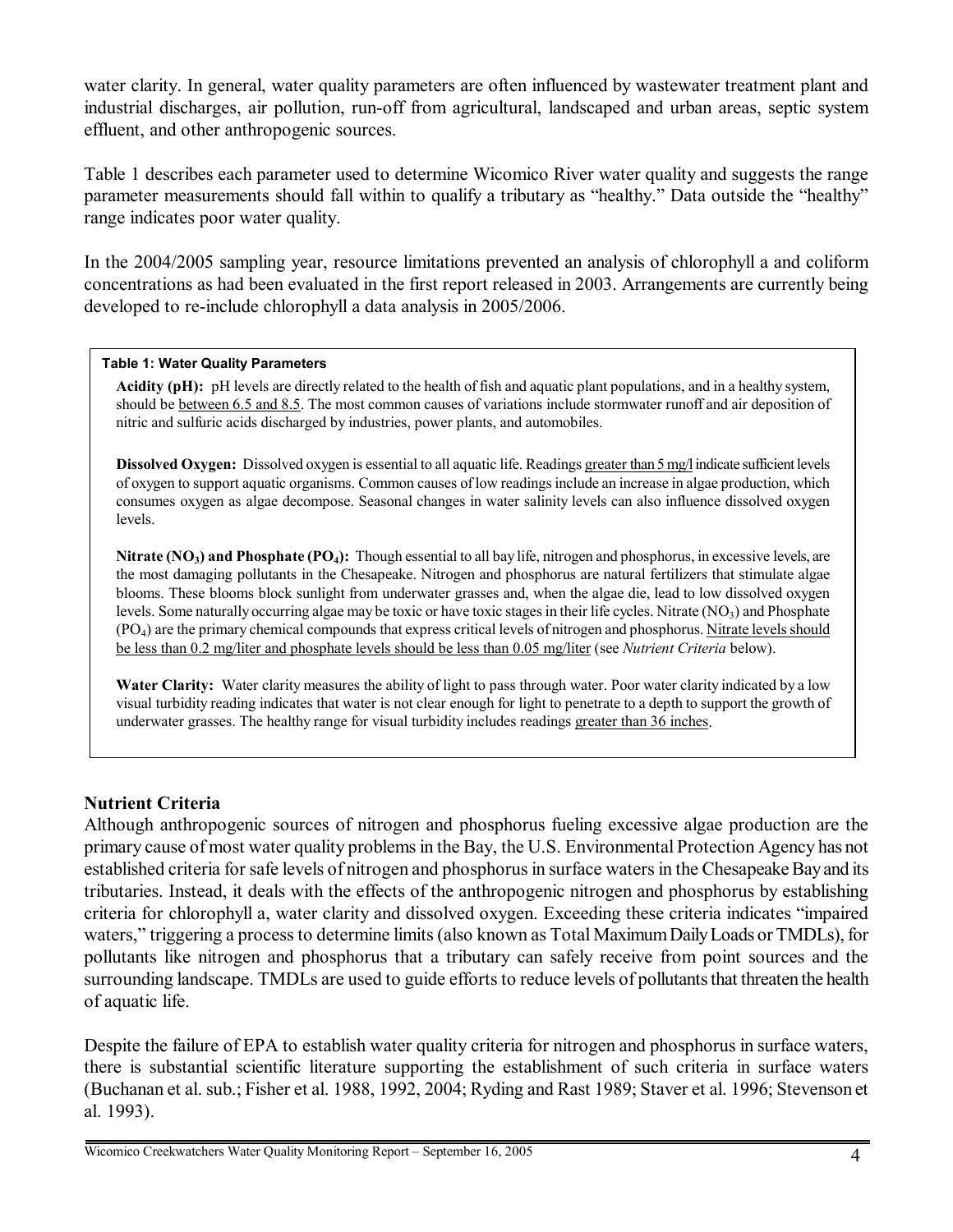Based on the scientific literature and the recommendation of Dr. Thomas R. Fisher at the University of Maryland Center for Environmental Science, *Wicomico Creekwatchers* establishes a conservative benchmark for healthy levels of nitrate at 0.2 mg/l and phosphate at 0.05 mg/l in the 2004/2005 sampling year. These figures replace the 1.0 mg/l (nitrate) and 0.1 mg/l (phosphate) benchmarks used by *Wicomico Creekwatchers* in previous years. Analysis of data collected in earlier years and reported on in this paper were adjusted to reflect this recommendation.

## **Wicomico River Water Quality**

Using the criteria identified for healthy water, data collected were analyzed to determine the percentage of data points that fall outside the healthy range for each parameter measured. High percentages by parameter indicate potential water quality problems. Potential trends in water quality are indicated by health range percentages offered in the three sampling years.

## Acidity (pH):

The percentage of samples within the healthy range for pH declined in each tributary in 2004/2005. The Lower Wicomico showed the largest decrease, with 61.3 % of samples showing pH levels within the healthy range, compared to 96.9 % of samples last year. Tony Tank Creek had a similar decline, with 30.4 % less healthy measurements for pH than the previous year.

The healthy range for pH is  $6.5 - 8.5$ . Thirty-four percent of all samples had pH values lower than 6.5. Eighty-three percent of samples had pH values lower than 6.5 in August. No samples had pH values higher than 8.5.



### **Graph 1: Percentage of pH Samples by Tributary Inside Healthy Range (6.5 to 8.5)**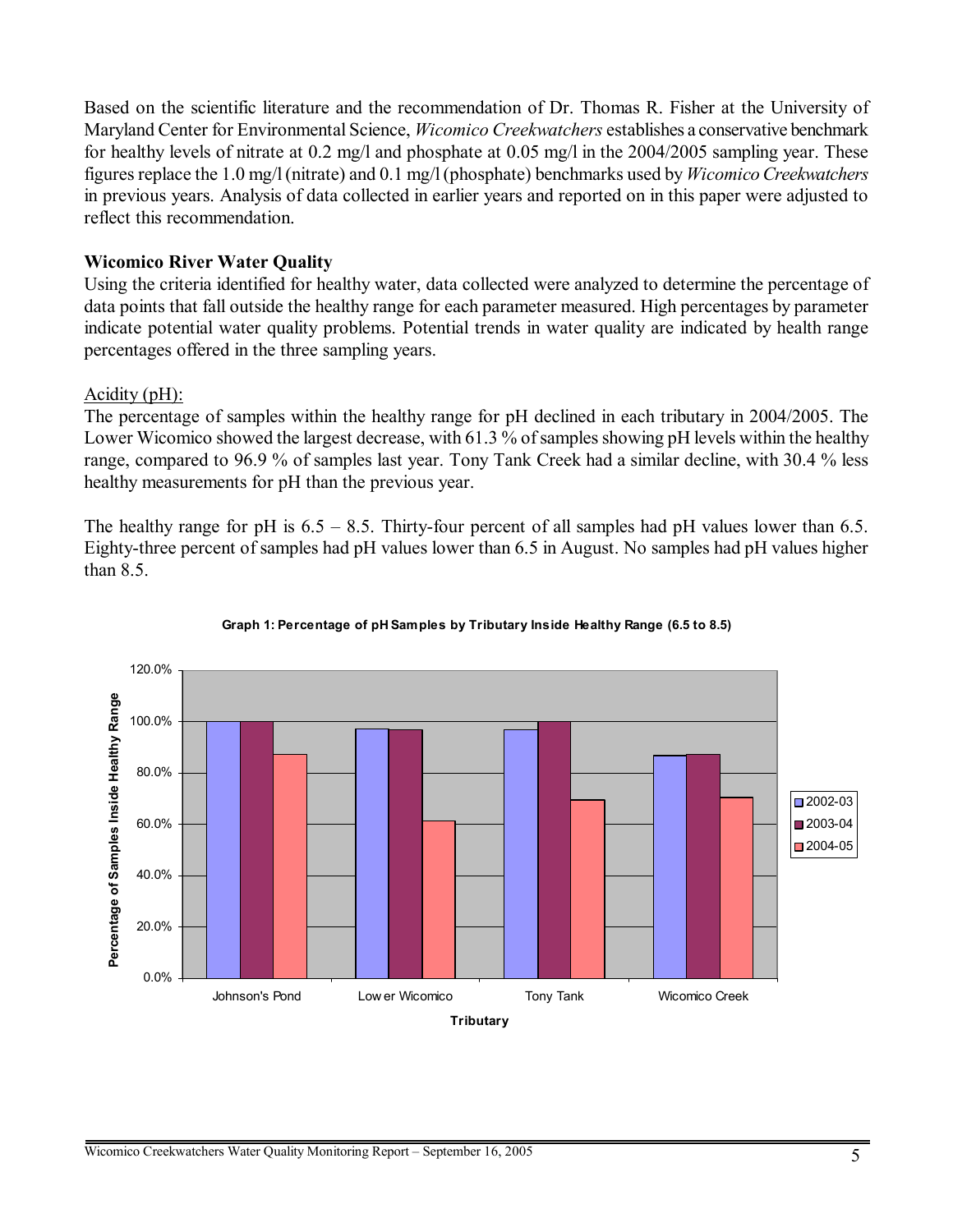### Dissolved Oxygen

Dissolved oxygen values, measured just below the water's surface in this study, remained relatively unchanged in 2004/2005. The percentage of samples containing dissolved oxygen concentrations less than 5.0 mg/l (the healthy range) at Johnson's Pond declined from 100 % to 94.7 %. Tony Tank Creek and the Lower Wicomico showed modest increases in the percentage of samples found to be within the healthy range. As in previous years, all Wicomico Creek samples indicated healthy dissolved oxygen levels.

|                 | 2002/2003 | 2003/2004 | 2004/2005 |
|-----------------|-----------|-----------|-----------|
| Johnson's Pond  | $100.0\%$ | $100.0\%$ | 94.7%     |
| Tony Tank Creek | $100.0\%$ | $941\%$   | $95.5\%$  |
| Wicomico Creek  | $100.0\%$ | $100.0\%$ | $100.0\%$ |
| Lower Wicomico  | $100.0\%$ | 96.9%     | $971\%$   |

### **Table 2: Percent of Dissolved Oxygen Samples Within Healthy Range**

Average dissolved oxygen values increased in all tributaries this year except in Johnson's Pond. The average dissolved oxygen value for all tributaries in 2004/2005 was 8.1 mg/l.



### **Graph 2: Average Dissolved Oxygen Concentrations by Tributary and Year**

**\*** Dissolved Oxygen Healthy Range: > 5.0 mg/l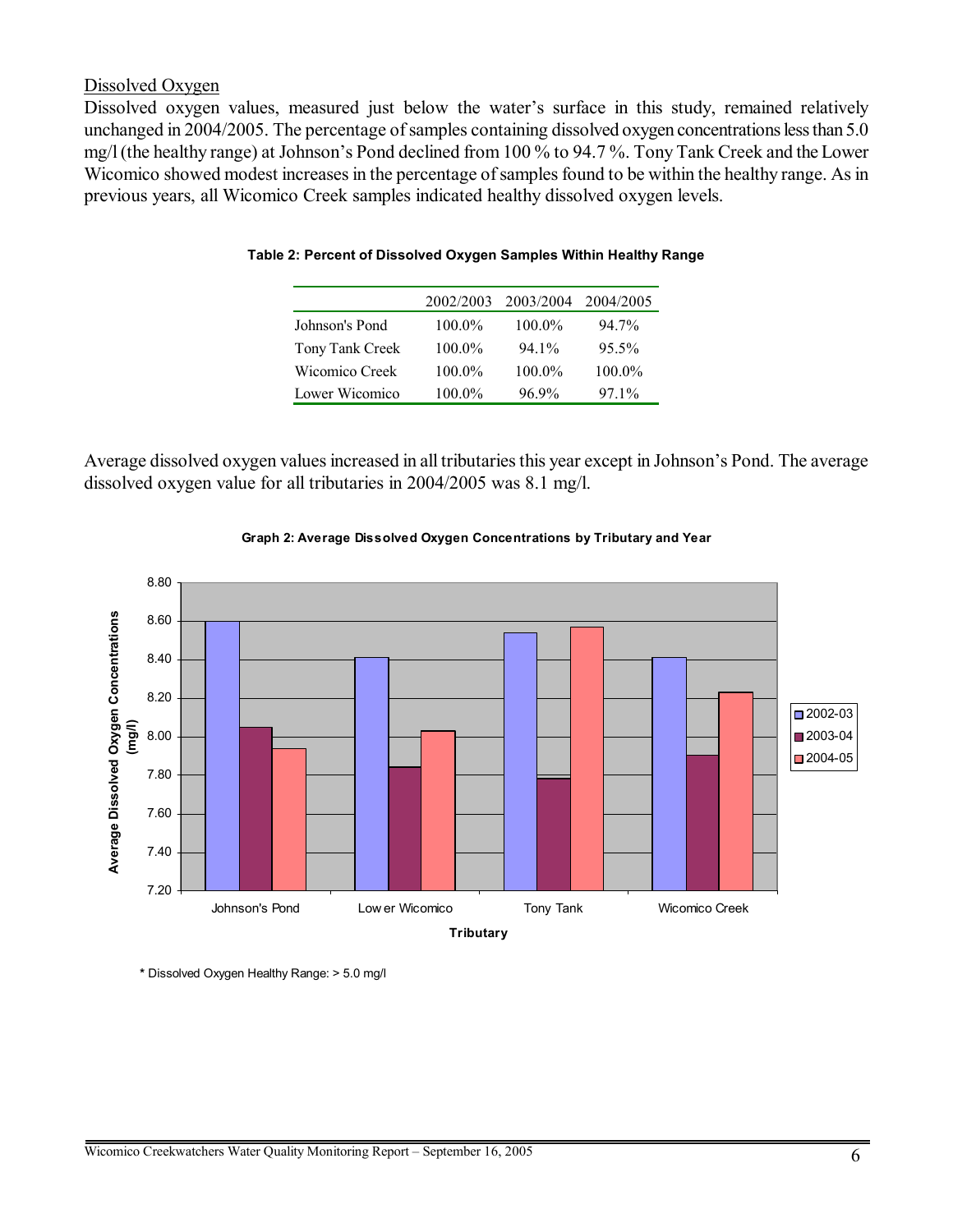### Nitrate and Phosphate

Consistent with University of Maryland recommendations, the healthy ranges for nitrate and phosphate were revised to reflect the latest thinking among scientists who study nutrient dynamics in the Chesapeake Bay and its rivers and streams (see *Nutrient Criteria*, page 4). The 2004/2005 healthy range for nitrate is < 0.2 mg/l, and the healthy range for phosphate is 0.05 mg/l. Data collected in earlier years was analyzed using the new healthy range criteria.

|                 | 2002/2003 | 2003/2004 | 2004/2005 |
|-----------------|-----------|-----------|-----------|
| Johnson's Pond  | $0.0\%$   | $0.0\%$   | $0.0\%$   |
| Tony Tank Creek | $0.0\%$   | $0.0\%$   | $0.0\%$   |
| Wicomico Creek  | $0.0\%$   | $0.0\%$   | $0.0\%$   |
| Lower Wicomico  | $0.0\%$   | $0.0\%$   | $0.0\%$   |

#### **Table 3: Percent of Nitrate Samples Within Healthy Range**

None of the samples collected in 2004/2005 contained nitrate concentrations within the healthy range of 0.2 mg/l or less. The average nitrate concentration ranged from 0.38 mg/l (Site 1, Johnson's Pond in June) to 10.24 mg/l (Site 19, Lower Wicomico in August) with an average nitrate value for all samples of 4.7 mg/l. All tributaries showed higher average levels of nitrate in 2004/2005.



#### **Graph 3: Average Nitrate Concentrations by Tributary and Year**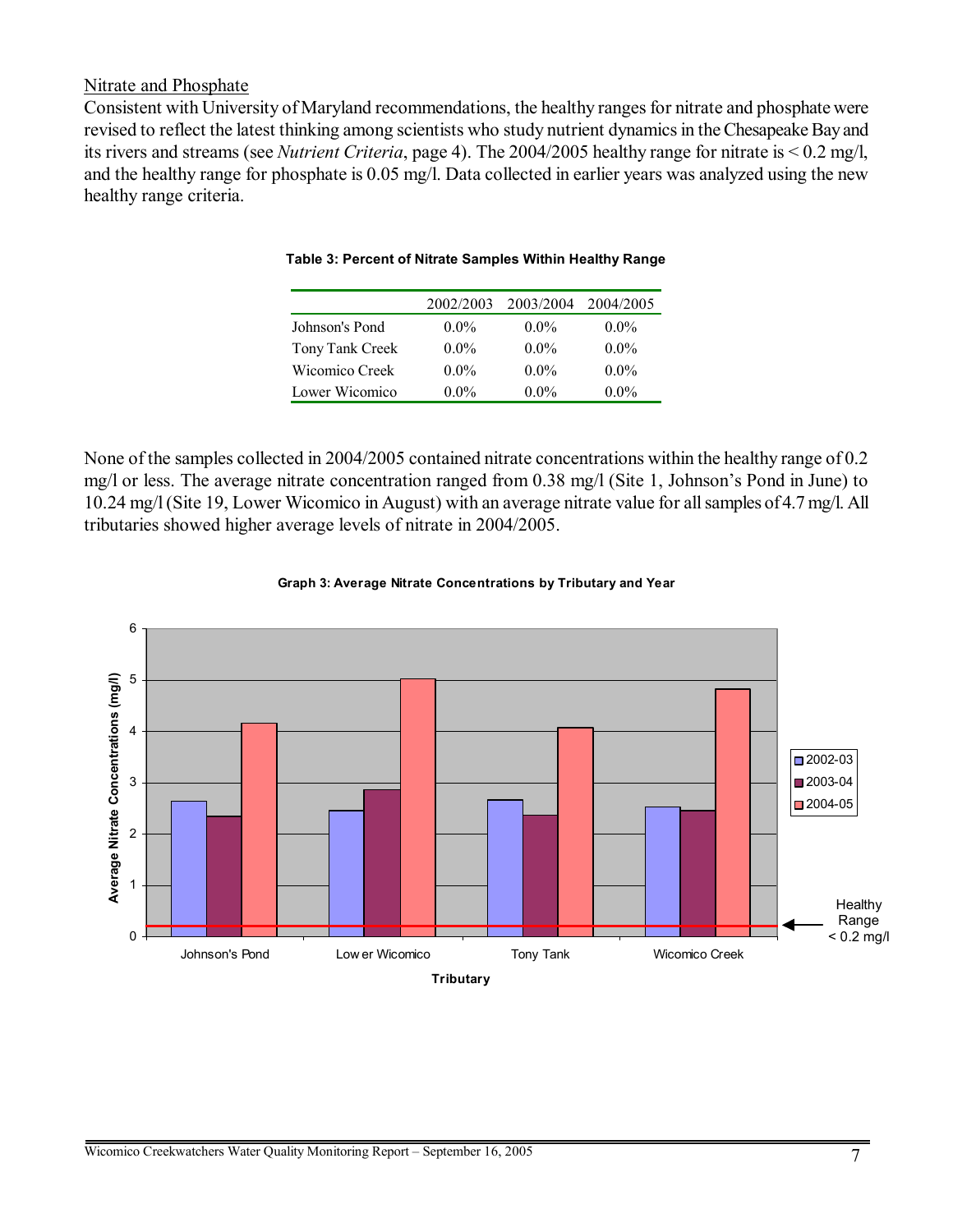All values for phosphate were also outside the healthy range in 2004/2005, except in the Lower Wicomico where 12.5 % of samples had phosphate levels less than 0.05 mg/l.

|                 | 2002/2003 | 2003/2004 | 2004/2005 |
|-----------------|-----------|-----------|-----------|
| Johnson's Pond  | $0.0\%$   | $0.0\%$   | $0.0\%$   |
| Tony Tank Creek | $0.0\%$   | $0.0\%$   | $0.0\%$   |
| Wicomico Creek  | $0.0\%$   | $0.0\%$   | $0.0\%$   |
| Lower Wicomico  | $0.0\%$   | $0.0\%$   | $12.3\%$  |

#### **Table 4: Percent of Phosphate Samples Within Healthy Range**

In contrast to nitrate, phosphate values declined from the previous year in all tributaries. Average phosphate concentrations were less than half the values recorded in 2003/2004 in the Lower Wicomico, Tony Tank Creek and Wicomico Creek. The average phosphate concentration for all tributaries was 0.13 mg/l, over 6 times the limit for healthy water.



#### **Graph 4: Average Phosphate Concentrations by Tributary and Year**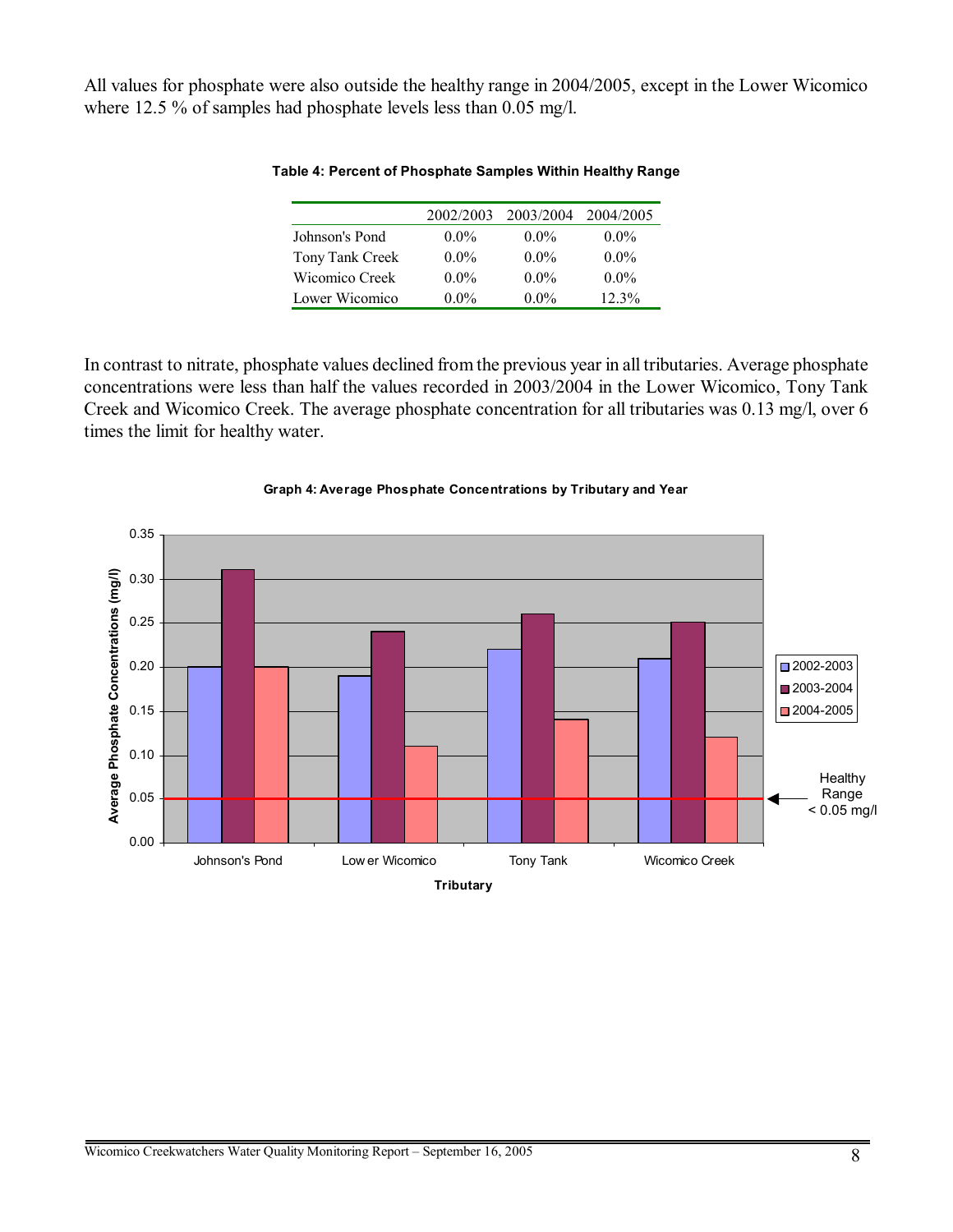### Water Clarity

As in previous years, none of the visual turbidity readings conducted at sites on Tony Tank Creek and Wicomico Creek were in the healthy range of 36" or greater. Healthy water clarity readings were recorded more frequently in Johnson's Pond in 2003/2004 with 18.7% of samples less than 36", compared with 9.5% the previous year. Only 24.8 % of Lower Wicomico water clarity samples were greater than 36", a less than 1 % change from last year.

|                 |         | 2002/2003 2003/2004 | 2004/2005 |
|-----------------|---------|---------------------|-----------|
| Johnson's Pond  | 42.9%   | $9.5\%$             | 18.7%     |
| Tony Tank Creek | $0.0\%$ | $0.0\%$             | $0.0\%$   |
| Wicomico Creek  | $0.0\%$ | $0.0\%$             | $0.0\%$   |
| Lower Wicomico  | 87%     | 25.6%               | 24.8%     |

#### **Table 5: Percent of Water Clarity Samples Within Healthy Range**

The average water clarity value increased slightly in Johnson's Pond, Wicomico Creek, and the Lower Wicomico. The average water clarity value for all tributaries in 2004/2005 was 26.9".

Samples from sites where the water was too shallow to obtain a reliable reading were removed from the data set during statistical analysis. While effort is made to establish sampling sites in water approximately four feet in depth, some sampling locations contain a shallower water depth that prevents accurate water clarity measurement.



#### **Graph 5: Average Water Clarity by Tribuatary and Year**

**\*** Water Clarity Healthy Range: > 36 inches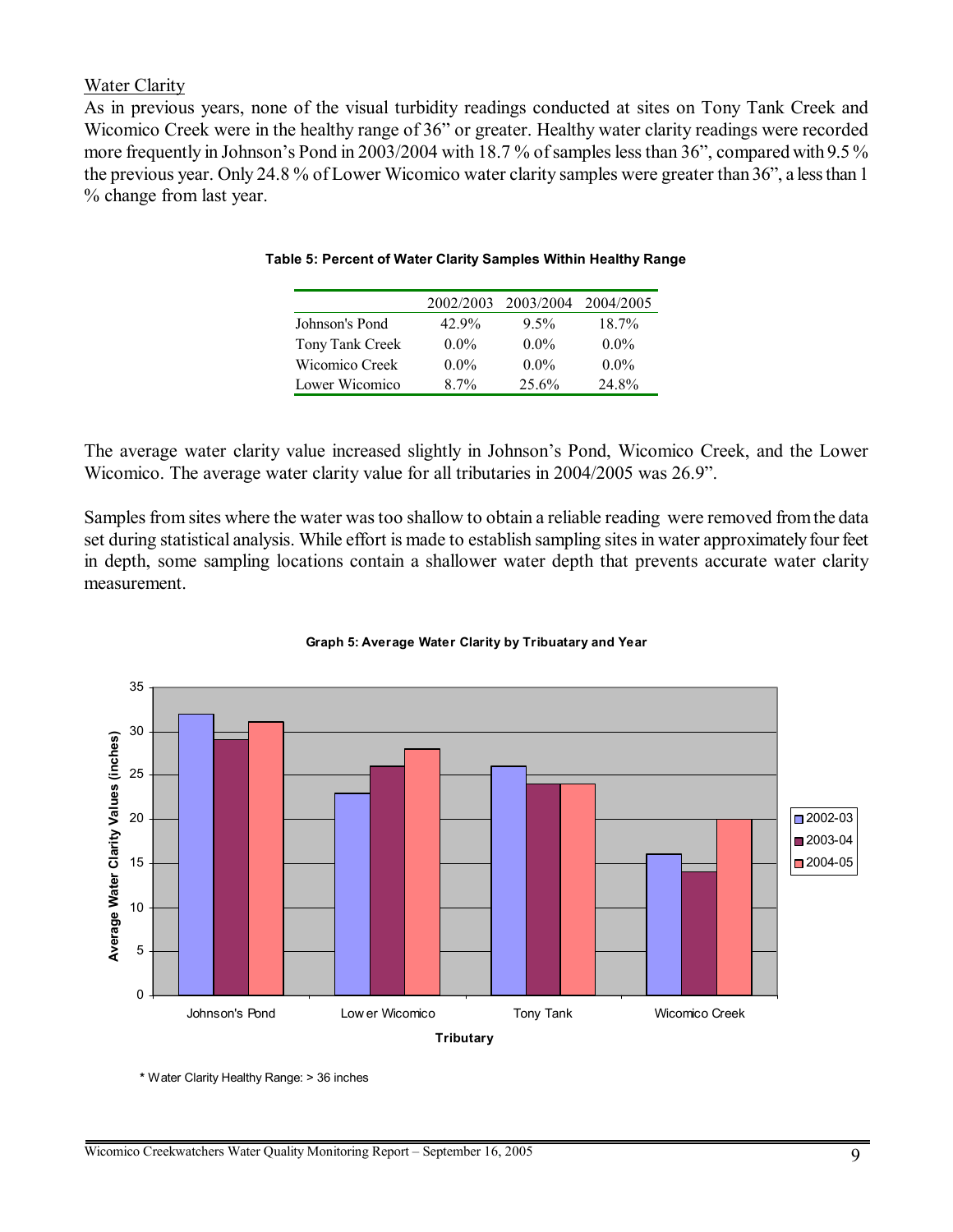### **CONCLUSIONS**

In its third year of data collection and analysis, *Wicomico Creekwatchers* continues to reveal water quality problems in the Wicomico River and its tributaries.

Nutrient concentrations in the Wicomico River measured in this year's study are at very high levels. Average nitrate concentrations in 2004/2005 were higher than those measured in either of the two previous years. Average phosphate concentrations decreased in all four tributaries, but were still recorded at 6 times the levels found in healthy waterways.

The incidence of excess nitrate and phosphate in surface waters is known to adversely impact aquatic species like crabs, oysters and finfish as nutrient-rich waters fuel algae growth that clouds waterways and reduces wildlife habitat. Measured visual turbidity levels confirmed poor water clarity conditions in most of the Wicomico system's headwater tributaries and in portions of the river's mainstem.

Average nitrate concentrations measured in 2004/2005 were often more than 2 times higher than values measured in previous years, which showed a more incremental increase. Given the large increase in values obtained this year, program methodology is being reviewed in 2005/2006 and sample analysis is being verified using an independent laboratory to verify results. Additional analysis of the data is also being conducted to compare values across months and between sampling sites for a more detailed look at water quality data.

In addition to clouding waterways, algae growth and decay can reduce availability of oxygen, often times below threshold levels required by aquatic species for survival. As in previous years, most samples were found to contain dissolved oxygen levels within the healthy range.

Wave action and boat traffic can help explain higher dissolved oxygen levels near the surface of waterways as waves increase the surface area of water an enable oxygen from the air to more easily diffuse into water. In addition, photosynthesis in algae and other aquatic plants often increases oxygen levels near the surface of waterways during daylight hours. Deeper water that experiences lower light levels due to the presence of fewer aquatic plants populations is expected to contain lower dissolved oxygen concentrations as decomposition of algae outpaces the ability of the system to replenish oxygen. In 2005/2006, a mechanism to measure dissolved oxygen concentrations in deeper water is being developed. Also, chlorophyll a measurements are being taken in 2005/2006 to further evaluate the level and extent of activity by aquatic plants.

Now in its third year, preliminary trend analysis conducted by *Wicomico Creekwatchers* is indicating deteriorating water quality. The findings of this report suggest that the health of the Wicomico and its tributaries is declining, and that pollution sources impacting water quality remain inadequately controlled.

EPAís Chesapeake Bay Program, the *Chesapeake 2000 Agreement* and other regional initiatives establish a framework for addressing pollution problems in Chesapeake Bay tributaries and can be leveraged to provide guidance in establishing strategies for improving management of pollution sources. Local governments, businesses and citizens who are responsible for land use decisions that impact water quality continue to be in the best position to take action and restore the health of the Wicomico River.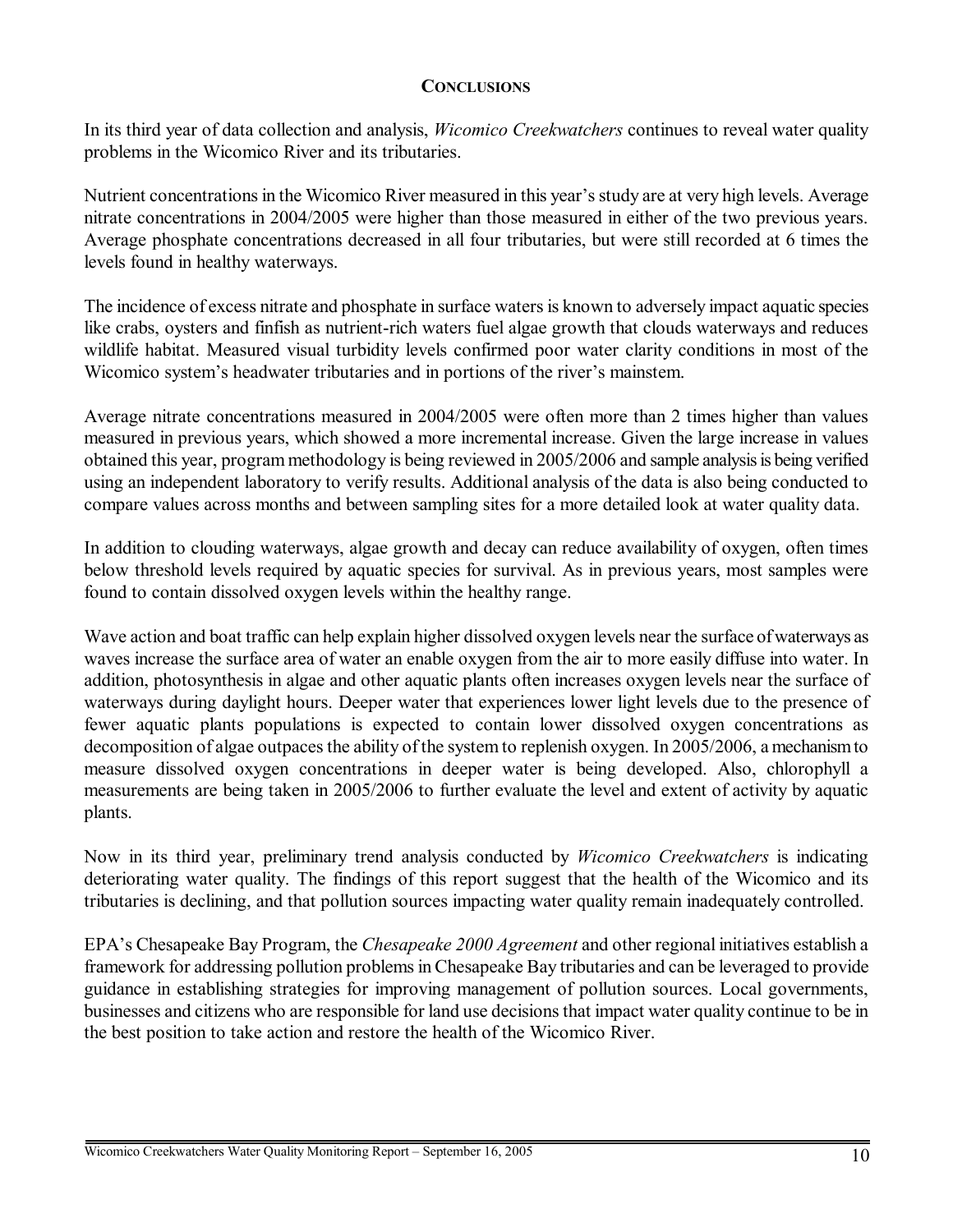#### **ACKNOWLEDGEMENTS**

*Wicomico Creek watchers* is indebted to the following organizations for their financial, technical and administrative support:

> Chesapeake Bay Foundation Salisbury Area Chamber of Commerce Salisbury University - Bioenvirons Club Salisbury University - Biology Department Salisbury University - Eastern Regional GIS Cooperative University of Maryland Center for Environmental Science at Horn Point Wicomico Environmental Trust

*Wicomico Creekwatchers* would not be possible without the dedication and commitment of Wicomico County residents who have volunteered thousands of hours collecting water samples for the benefit of local water quality and all who are responsible for protecting it. Citizens who participated in the program in 2004/2005 include:

Richard Anderson Brad Bellacicco Jan Bellistri Julia Bozick Peter Bozick Clint & Ramona Bradway Kenny Bruce Bob Burnett-Kurie John Cawley Sharon Clark Robert Cool Kathy Cordrey Richelle Crockett Anita Crowley Brenda Dawson Joe Derbyshire David Eccleston Myra Gattis

Earl Johanson Stacey King Catherine Laperle Liz LaPosta Mike & Cassy Lewis Charlotte & Tom Lilly Susanne Lischer Tom & Nancy Mace Joan Maloof Stacy McSherry George Miller Terry Monteith Calvin & Susan Peacock Lynne & Mac Peverley Mary Phillips David Pogge Christopher Potvin Tom & Becky Ratliff

Dave Rossi Tom Seiler Emily Seldomridge Dave Sigrist Mary Stadlebacher Jenny Starkey Tina Taylor Mat Tilghman Debra Truitt Christine Walker Sandra & Clayton Wetzel Susan Wheatley Stuart Wikander Tom Wilkes Frank & Carol Wills Chuck Wojciechowski Pam Workman William & Judy Wyatt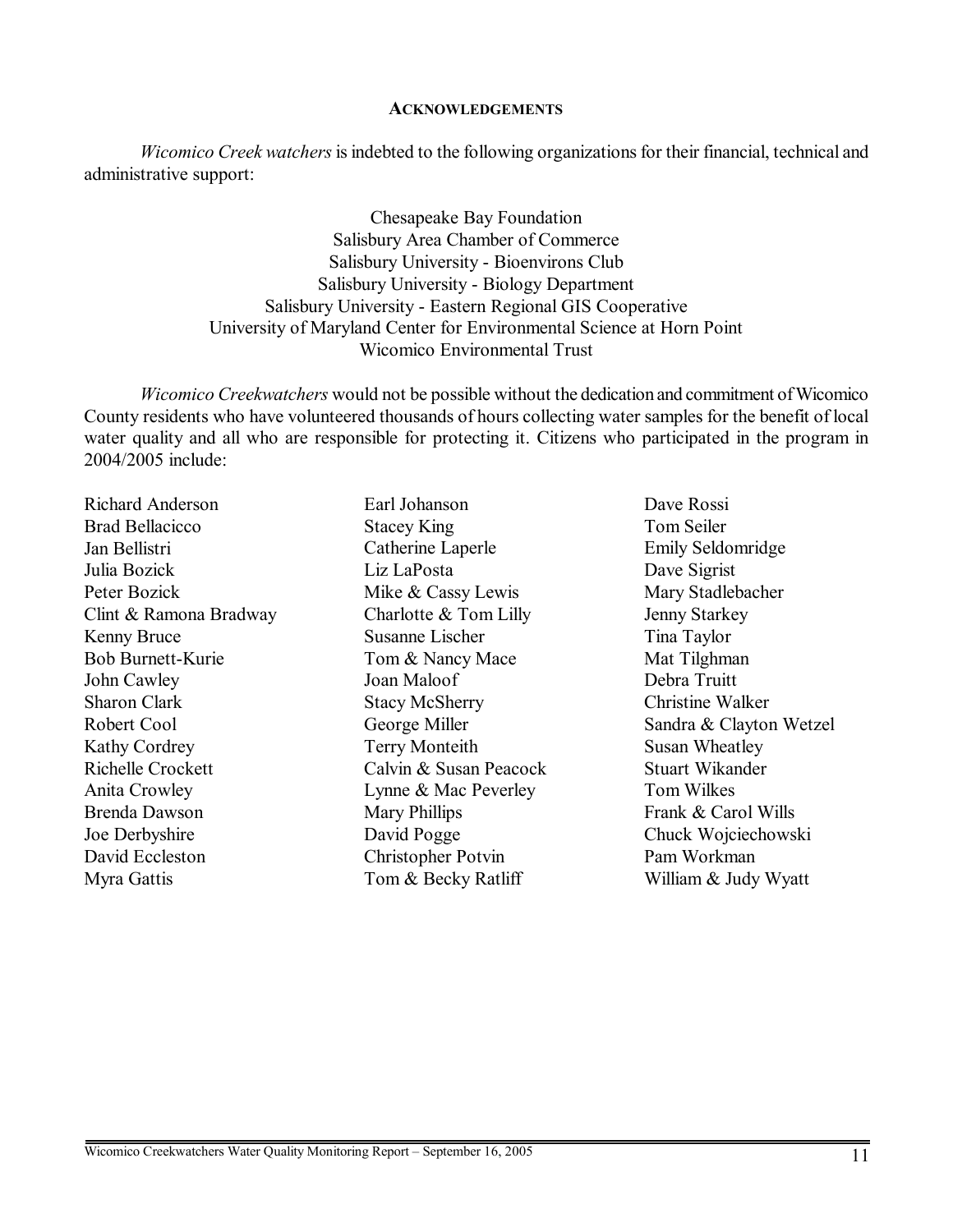#### **Appendix 1: Distribution List**

City of Salisbury Building, Housing and Zoning Department City of Salisbury City Council City of Salisbury Office of the Mayor City of Salisbury Public Works Department Congressman Wayne Gilchrest Delegate Bennett Bozman Delegate D. Page Elmore Delegate Norman H. Conway Delmarva Poultry Industry Delmarva Water Transport Committee Friend of the Nanticoke Great Salisbury Committee Lower Eastern Shore Tributary Team Lower Shore Land Trust Maryland Department of Agriculture Maryland Department of the Environment Maryland Department of Natural Resources Maryland Department of Planning Nanticoke Watershed Alliance Nanticoke Watershed Preservation Group Pemberton Historical Park Salisbury Area Chamber of Commerce Salisbury University Biology Department Salisbury-Wicomico Economic Development, Inc. Salisbury Zoo Senator J. Lowell Stoltzfus Somerset Board of County Commissioners Somerset County Department of Solid Waste and Drainage Somerset County Division of Planning and Zoning Somerset County Economic Development Commission Somerset County Health Department, Environmental Health Somerset County Planning Commission Somerset County Public Library Somerset County Department of Tourism The Nature Conservancy Nanticoke Field Office Tri-County League of Women Voters Ward Wildfowl Museum of Art Wicomico County Council Wicomico County Department of Planning, Zoning and Community Development Wicomico County Department of Public Works Wicomico County Department of Parks, Recreation and Tourism Wicomico County Farm Bureau Wicomico County Free Library Wicomico County Health Department, Environmental Health Division Wicomico County Planning Commission Wicomico Environmental Trust University of Maryland Center for Environmental Science University of Maryland Cooperative Extension Wicomico County Urban Salisbury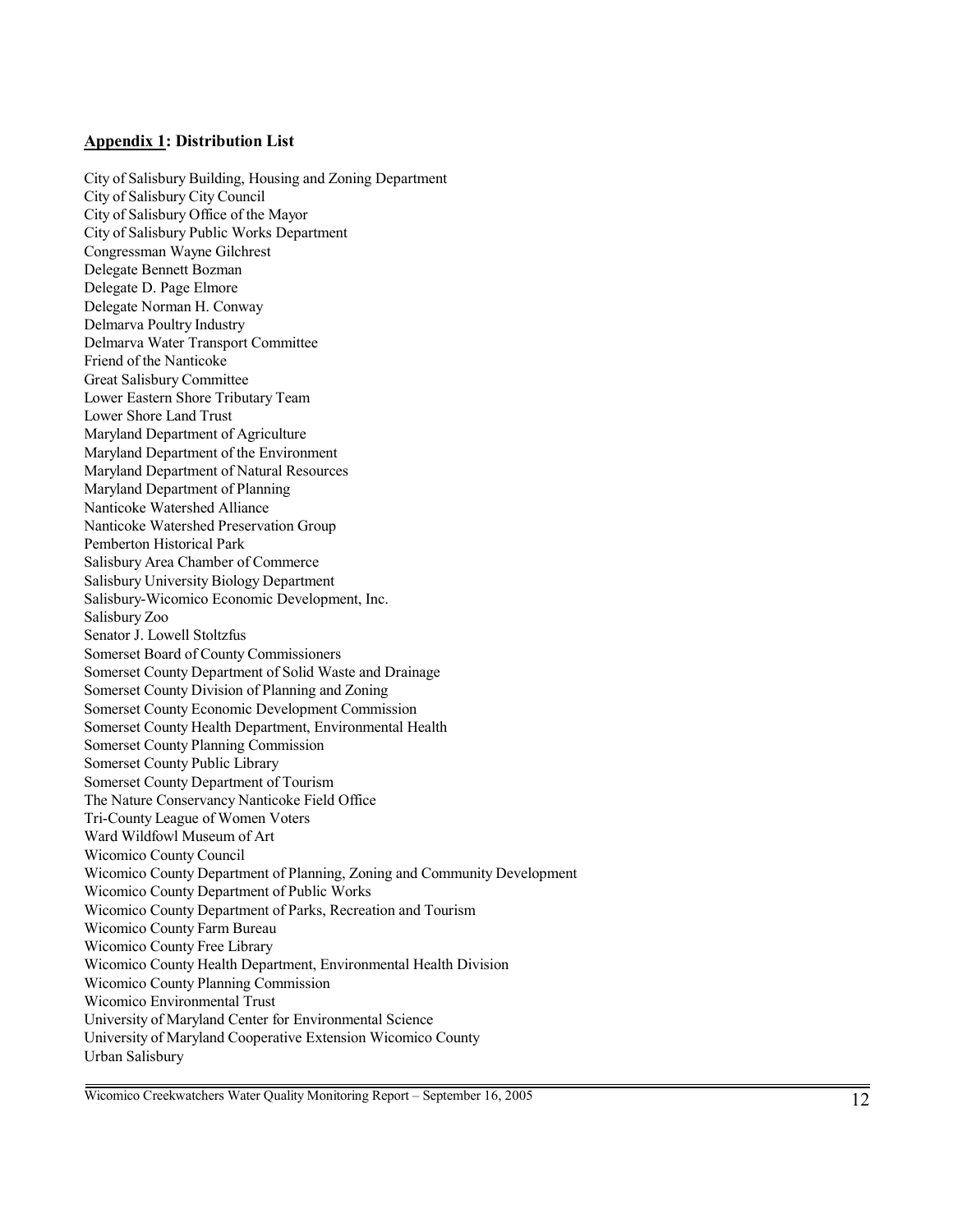# **Appendix 2: Sampling Site Description**

| <b>Site Number</b>    | <b>Site Name</b>                           | <b>Site Location</b>                           |
|-----------------------|--------------------------------------------|------------------------------------------------|
|                       |                                            | (Lat./Long.)                                   |
|                       |                                            |                                                |
| <b>Johnson's Pond</b> |                                            |                                                |
| 1                     | North Johnson                              | $N38^0$ 23. 18.7'                              |
|                       |                                            | W75 <sup>0</sup> 35. 32.1'                     |
| $\overline{2}$        | <b>TV Station</b>                          | $N38^0$ 23.025'                                |
|                       |                                            | W75 <sup>0</sup> 34.935'                       |
| 3                     | South Johnson                              | N38 <sup>0</sup> 22.772'                       |
|                       |                                            | W75 <sup>0</sup> 35.856'                       |
|                       |                                            |                                                |
| <b>Lower Wicomico</b> |                                            |                                                |
| $\overline{4}$        | Port Exchange                              | N38 <sup>0</sup> 21, 874'                      |
|                       |                                            | W75 <sup>0</sup> 36. 382'                      |
| 5                     | Parker Pond                                | N38 <sup>0</sup> 20. 750'                      |
|                       |                                            | W75 <sup>0</sup> 32. 832'                      |
| 6                     | Schumaker Pond East                        | N38 <sup>0</sup> 20. 946'                      |
|                       |                                            | $W75^0$ 33. 795'                               |
| $\overline{7}$        | Schumaker Pond                             | N38 <sup>0</sup> 21.106'                       |
|                       |                                            | W75 <sup>0</sup> 34.207'                       |
| 8                     | East Branch Downtown                       | $N38^0$ 21, 741'<br>W75 <sup>0</sup> 35.067'   |
| 9                     |                                            | $N38^{0}$ 21, 53.4'                            |
|                       | Mitchell Pond West                         | W75 <sup>0</sup> 36.46.9'                      |
| 10                    | Mitchell Pond                              | N38 <sup>0</sup> 22. 218'                      |
|                       | (discontinued 2005)                        | W75 <sup>0</sup> 37. 171'                      |
| 11                    | Landfill                                   | N38 <sup>0</sup> 23, 101'                      |
|                       | (discontinued 2005)                        | W75 <sup>0</sup> 38.039'                       |
| 19                    | City East Side                             | N38 <sup>0</sup> 21.015'                       |
|                       |                                            | W75 <sup>0</sup> 37.133'                       |
| 20                    | Shad Point                                 | $N38^0 20.285'$                                |
|                       |                                            | W75 <sup>0</sup> 37.481'                       |
| 21                    | Nithsdale                                  | N38 <sup>0</sup> 20, 480'                      |
|                       |                                            | W75 <sup>0</sup> 40. 470'                      |
| 22                    | Green Hill                                 | $N38^0$ 19, 835'                               |
|                       |                                            | W75 <sup>0</sup> 44.166'                       |
| 23                    | Geipe                                      | $N38^0$ 18. 02.4'                              |
|                       |                                            | $W75^0$ 45. 31.5'<br>N38 <sup>0</sup> 14. 945' |
| 24                    | Mount Vernon                               | W75 <sup>0</sup> 49.886'                       |
| 25                    | (discontinued 2005)<br><b>Shiles Creek</b> | N38 <sup>0</sup> 16. 286'                      |
|                       |                                            | W75 <sup>0</sup> 48.788'                       |
| 26                    | Rockawalkin                                | N38 <sup>0</sup> 20. 520'                      |
|                       |                                            |                                                |

Wicomico Creekwatchers Water Quality Monitoring Report – September 16, 2005 13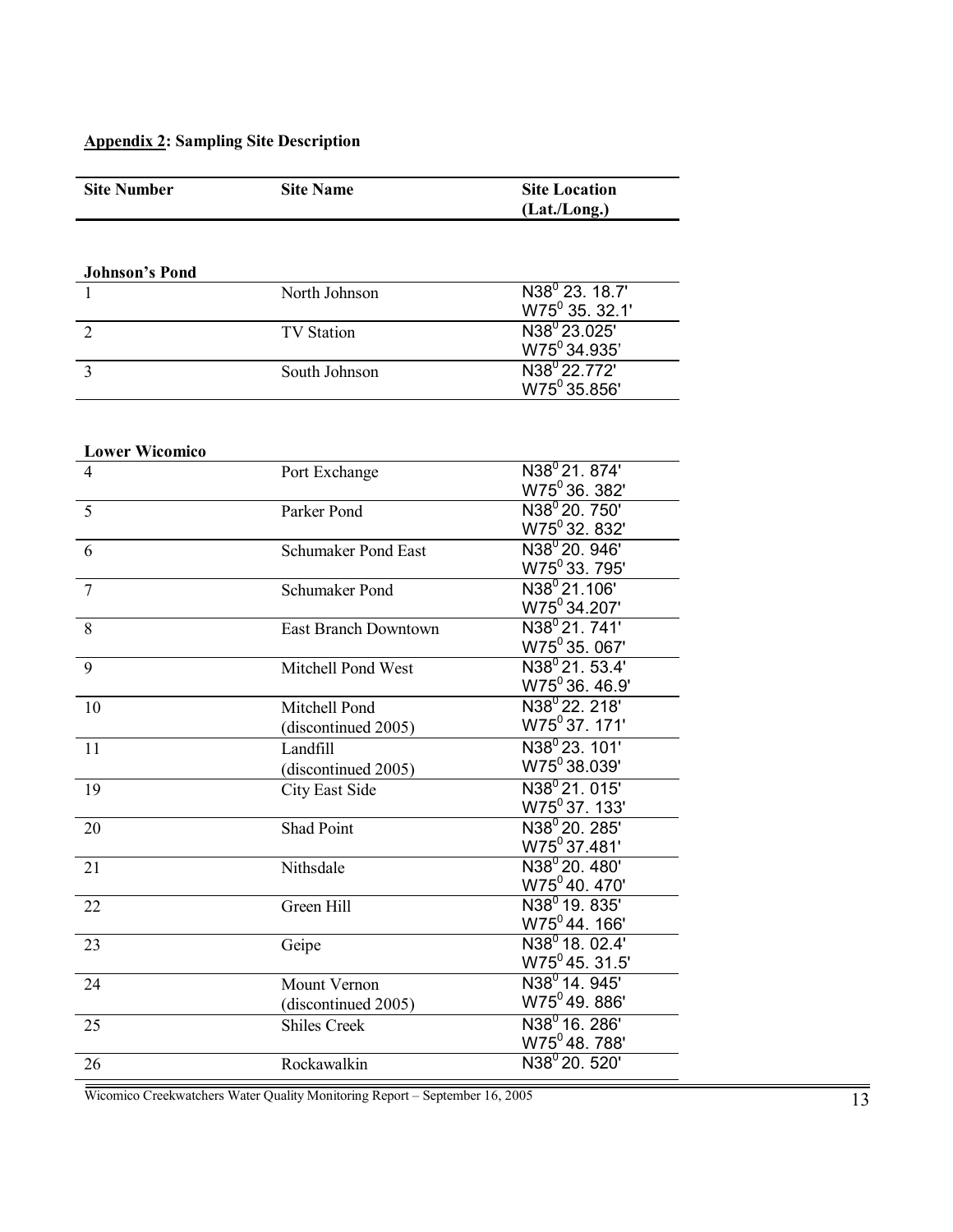|    |             | W75 <sup>0</sup> 40, 811'                              |
|----|-------------|--------------------------------------------------------|
| 27 | River Wharf | N38 <sup>0</sup> 21, 540'<br>W75 <sup>0</sup> 36, 150' |
| 28 | Whitehaven  | N38 <sup>0</sup> 16, 095'<br>$W75^047.411'$            |

| <b>Tonytank Creek</b> |                        |                                             |
|-----------------------|------------------------|---------------------------------------------|
| 12                    | Coulbourne Mill Pond   | $N38^0$ 19, 44.8'                           |
|                       |                        | W75 <sup>0</sup> 35. 32.8'                  |
| 13                    | <b>Fruitland North</b> | $\overline{\text{N}}38^{\text{o}}$ 19. 570' |
|                       |                        | W75 <sup>0</sup> 36. 148'                   |
| 14                    | <b>Fruitland South</b> | $N38^{\circ}$ 19, 00.0'                     |
|                       |                        | W75 <sup>0</sup> 35. 59.2'                  |
|                       | Tony Tank Lake         | N38 <sup>0</sup> 20, 265'                   |
|                       |                        | W75 <sup>0</sup> 36, 869'                   |

## **Wicomico Creek**

|    | Allen Pond          | $N38^0$ 17. 00.0'         |
|----|---------------------|---------------------------|
|    |                     | $W75^0$ 41, 28.2'         |
| 17 | Wikander's          | $N38^0$ 16, 87'           |
|    |                     | W75 <sup>0</sup> 43, 719' |
|    | Wicomico Yacht Club | $N38^0$ 17.112'           |
|    |                     | $W75^045.178$             |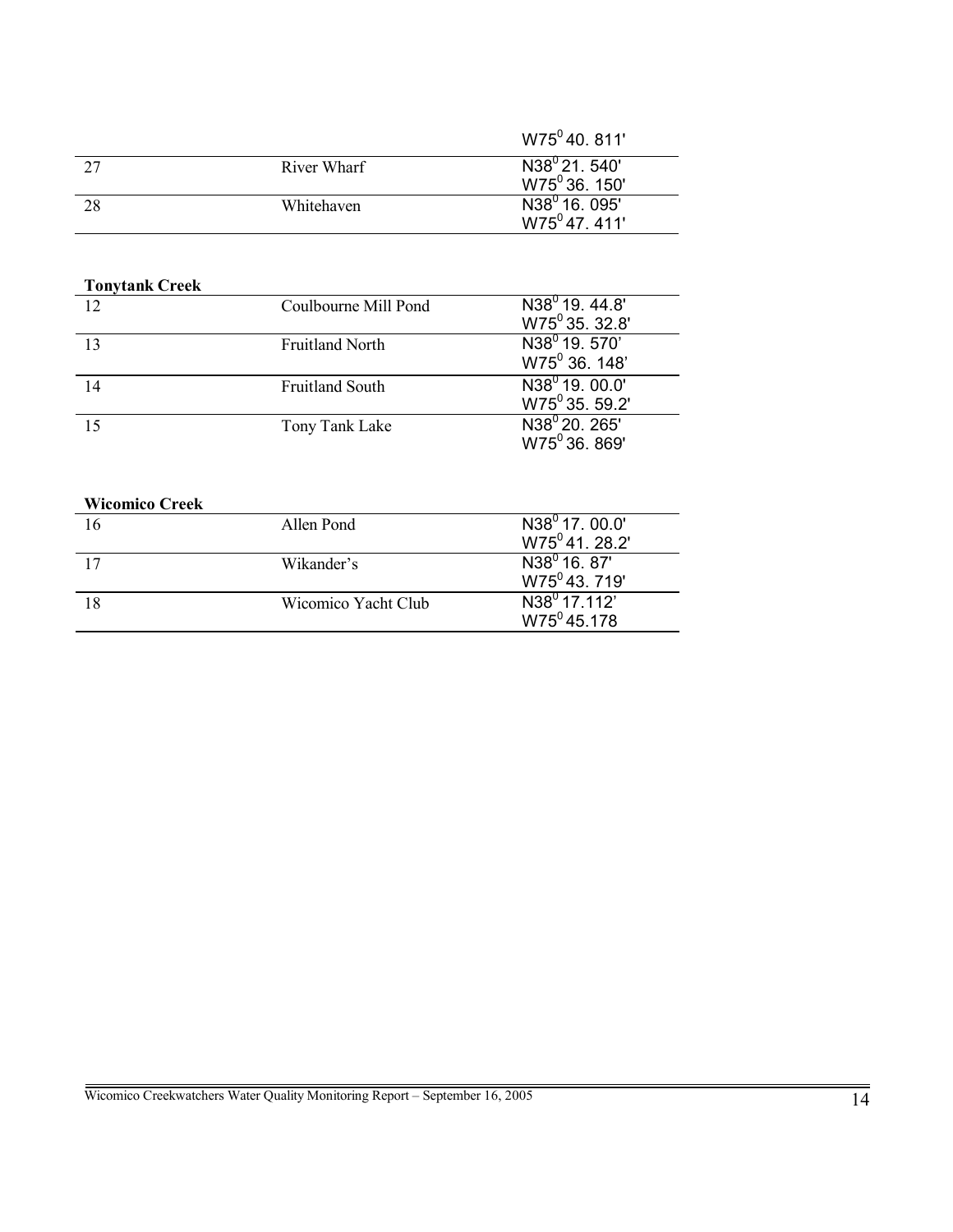**Appendix 3: Site Location Map** 

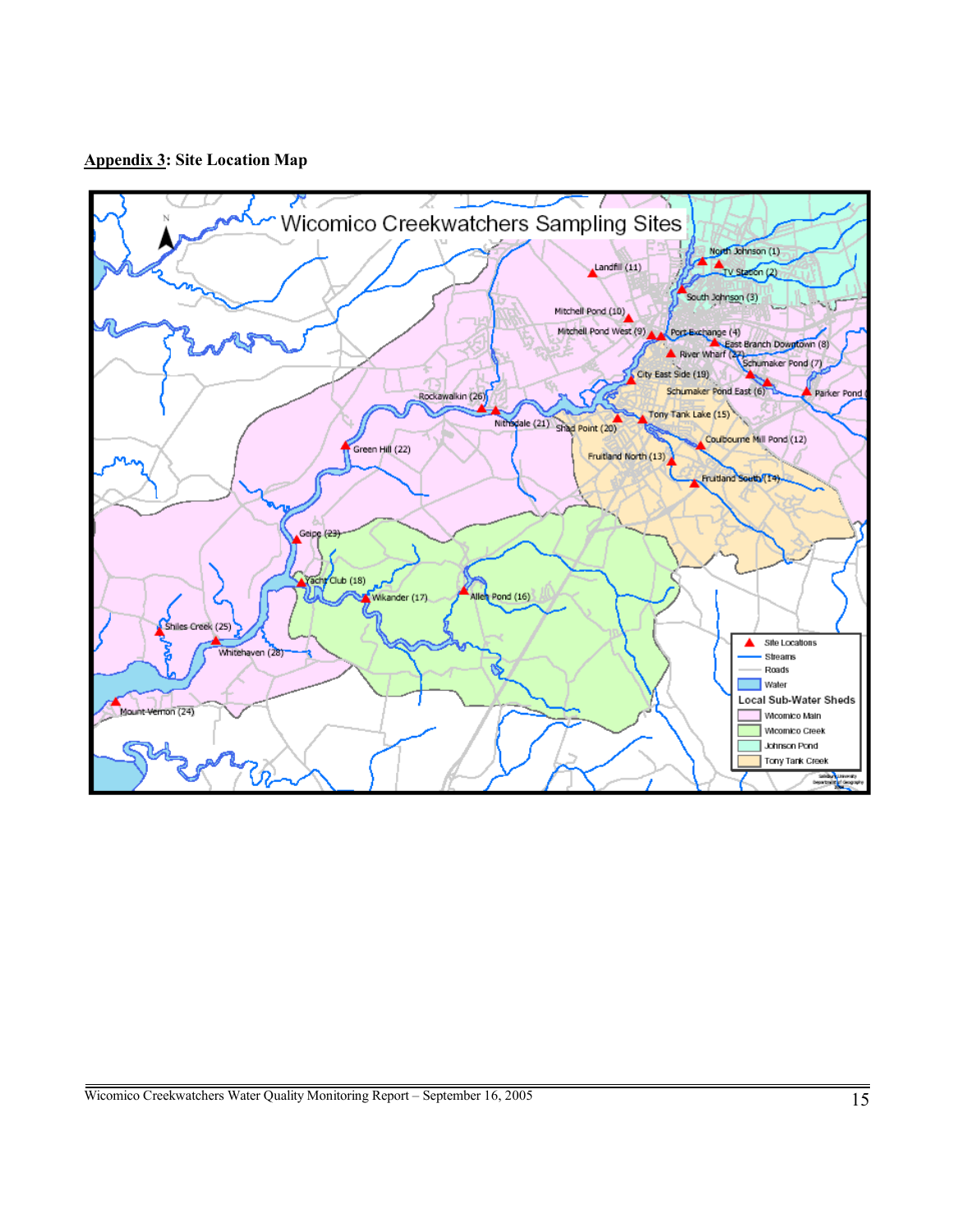**Appendix 4: Data Sheet** 

# **Wicomico Creekwatchers**

*Water Quality Sampling Data Sheet* 

|                         | <b>Site Number</b>     | Date: ______ | Time: ______                         |                                |
|-------------------------|------------------------|--------------|--------------------------------------|--------------------------------|
|                         |                        |              |                                      |                                |
| <b>Tide</b>             |                        |              | <b>Water Surface</b>                 |                                |
|                         |                        |              |                                      |                                |
| 1                       | <b>High</b>            |              | 1                                    | Calm                           |
| $\overline{2}$          | <b>Middle Falling</b>  |              | $\overline{2}$                       | <b>Ripples</b>                 |
| $\mathbf 3$             | Low                    |              | $\mathbf 3$                          | <b>Choppy</b>                  |
| $\overline{\mathbf{4}}$ | <b>Middle Flooding</b> |              | $\overline{\mathbf{4}}$              | <b>Heavy Chop</b>              |
| Weather                 |                        |              | <b>Rainfall in Previous 48 Hours</b> |                                |
| 1                       | <b>Clear</b>           |              | 1                                    | <b>None</b>                    |
| $\overline{2}$          | <b>Partly Cloudy</b>   |              | $\mathbf 2$                          | <b>Trace</b>                   |
| 3                       | <b>Overcast</b>        |              | 3                                    | Light                          |
| $\overline{\mathbf{4}}$ | <b>Light Rain</b>      |              | $\overline{\mathbf{4}}$              | <b>Moderate</b>                |
| 5                       | Rain                   |              | 5                                    | <b>Heavy</b>                   |
| $\bf 6$                 | <b>Heavy Rain</b>      |              | 6                                    | <b>Monsoon</b>                 |
| $\overline{\mathbf{7}}$ | Fog                    |              |                                      |                                |
| 8                       | <b>Snow</b>            |              | Air Temperature ________             |                                |
| Wind                    |                        |              |                                      | Water Temperature ____________ |
| 1                       | <b>Still</b>           |              |                                      | Secchi Disk Depth ______       |
| $\mathbf 2$             | <b>Light Wind</b>      |              |                                      |                                |
| $\mathbf 3$             | <b>Medium Wind</b>     |              | <b>Bottomed Out</b>                  |                                |
| $\overline{\mathbf{4}}$ | <b>Heavy Wind</b>      |              |                                      |                                |
|                         |                        |              | 1                                    | <b>No</b>                      |
| <b>Wind Direction</b>   |                        |              | $\overline{2}$                       | <b>Yes</b>                     |
| 1                       | N                      |              |                                      | Water Sample Bottle Number     |
| $\overline{2}$          | <b>NE</b>              |              |                                      |                                |
| 3                       | Е                      |              | <b>Observations:</b>                 |                                |
| 4                       | <b>SE</b>              |              |                                      |                                |
| 5                       | S                      |              |                                      |                                |
| $\bf 6$                 | <b>SW</b>              |              |                                      |                                |
| $\overline{7}$          | W                      |              |                                      |                                |
| 8                       | <b>NW</b>              |              |                                      |                                |
|                         |                        |              |                                      |                                |

i

÷.

 $\mathcal{L}(\mathcal{L})$